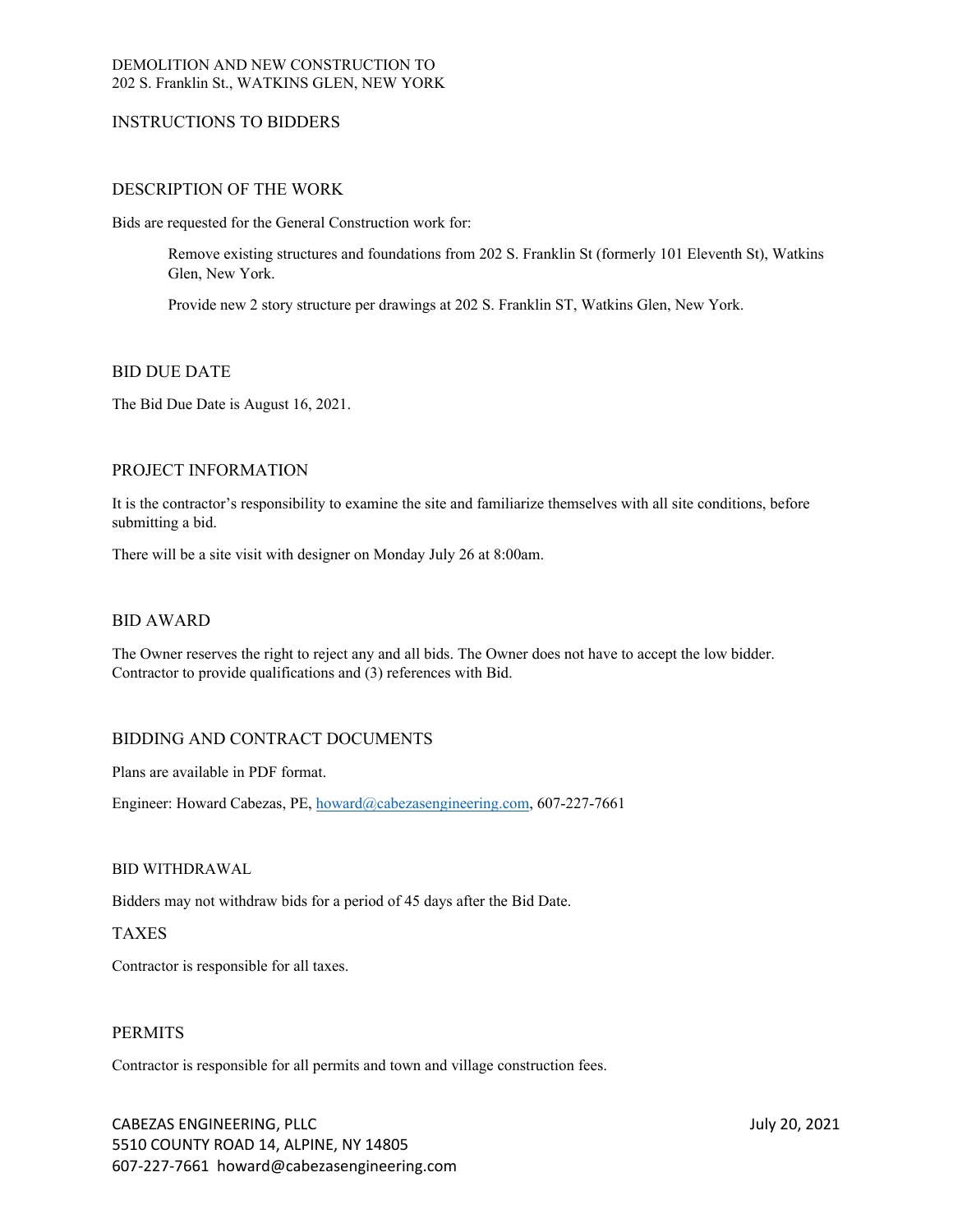## SUPPLEMENTARY CONDITIONS

## CONTRACT AND GENERAL CONDITIONS

Abbreviated Standard Form of Agreement Between Owner and Contractor (AIA Document A 105-2017: Standard Short Form of Agreement Between Owner and Contractor) and A 201-2017 General Conditions of the Contract.

#### STARTING AND COMPLETION DATE

Construction is expected to start on August 30, 2021 and the completion date shall be by May 2, 2022.

#### LIQUIDATED DAMAGES

There will be assessed a liquidated damages fee of \$300 per day for every calendar day the project extends beyond completion date.

#### INSURANCE

The Contractor shall include all major divisions of coverage, on a comprehensive basis, including:

Premises Operations ( X,C, and U Coverage) Independent Contractors Protective Products and Completed Operations Personal Injury Liability Contractual, including Contractor's obligation Owner, non owned and hired vehicles Broad Form Property Damage Workers Compensation

The owner shall be named as an additional insured on all contractor's insurance.

## BUILDING PERMIT

The contractor is responsible for obtaining and paying for the Building Permit, and for completing work according to all applicable laws and regulations.

## RETAINAGE

The Contractor shall bill monthly for 90% of the completed work on AIA G 702 and G 703. The Owner agrees to pay the contractor within 30 days of the payment request.

## **GRANT REQUIREMENTS**

**This project is funded in part by a the DRI (Downtown Revitalization Initiative, and in most cases was not funded at the full level requested. The Owner's grant reimbursement is contingent upon meeting all State requirements related to contractor procedures, use of MBE businesses, invoices, payment receipts and liability insurance. Contractor will need to adhere to the designated timeline. Failure to meet the time line may result in a reduction in payment.**

**Contractors must submit a Local M/WBE Utilization Plan, as well as Bid Solicitation Log in conjunction with individual project bids to SCOPED prior to the start of construction. Prior to reimbursement occurring, contractors will also need to submit a M/WBE Contractor Compliance and Payment Report, and attach supporting documentation (M/WBE executed contracts, final lien waivers, cancelled checks, etc., or other documentation) describing the "Good Faith Efforts" taken to achieve M/WBE program. MBE goal 10% of grant/ WBE goal 10% of grant.**

#### JOB CLOSEOUT

Project close out: The Contractor shall inform the SCOPED Grant Administrator and the Engineer when all contracted work has been completed. A final site inspection will be scheduled. Any outstanding work must be completed prior to the final payment. All product warrantees and operation manuals must be submitted in 3-ring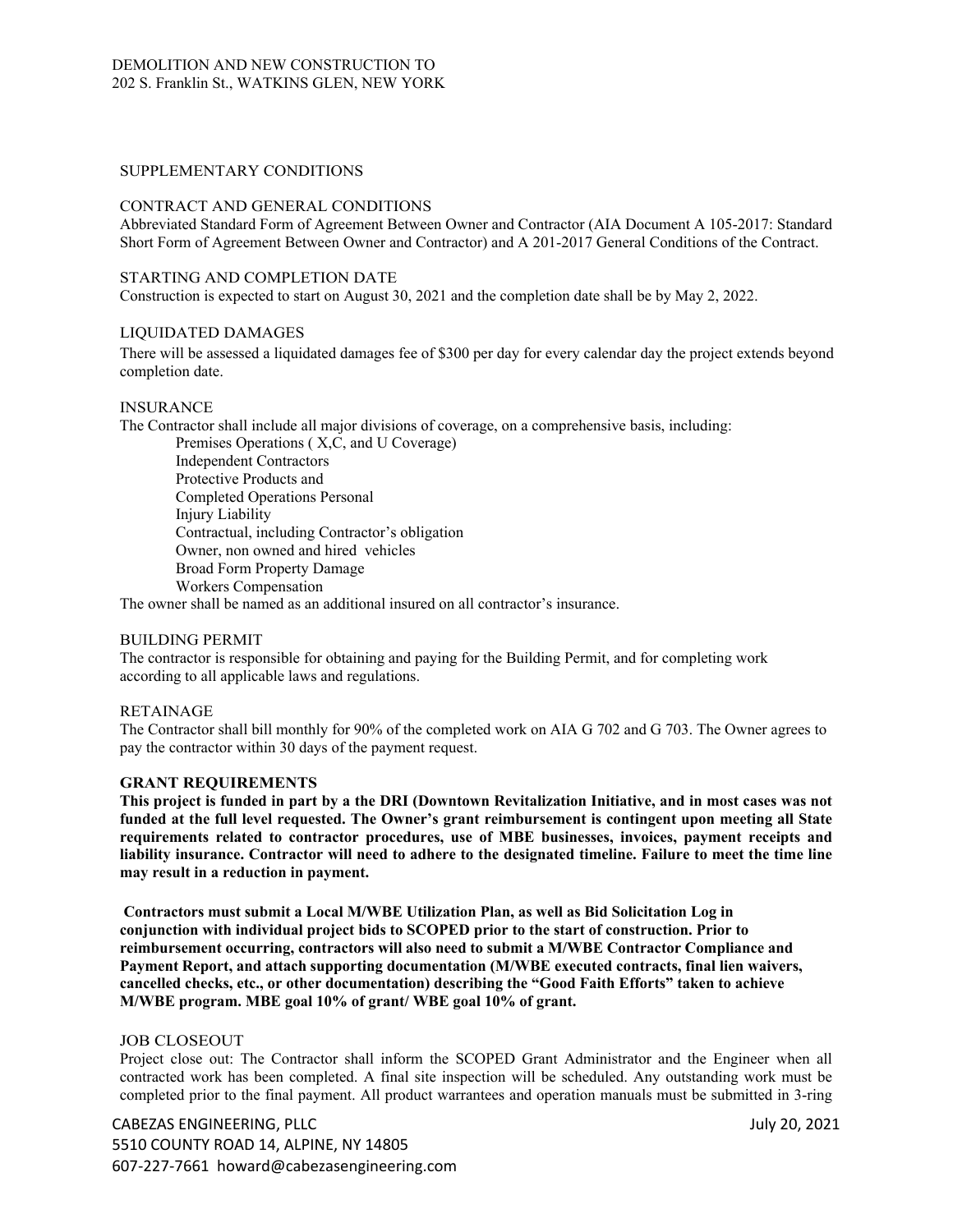DEMOLITION AND NEW CONSTRUCTION TO 202 S. Franklin St., WATKINS GLEN, NEW YORK

binder for owner.

# FORM OF PROPOSAL

Demolition and New Construction 202 S. Franklin St, Watkins Glen, New York

Engineer: Howard Cabezas, PE 5510 County Road 14 Alpine, NY 14805 607 227 7661 howard@cabezasengineering.com

Bids must be delivered to:

Yvonne Zhao, MPA SCOPED, 910 S. Decatur St. Watkins Glen NY 14891 Email: [Yvonne@FLXGateway.com](mailto:Yvonne@flxgateway.com)

# **Must be at SCOPED office by August 16, 2021**

| Phone:                                                                                                                                                                                                                              |               |
|-------------------------------------------------------------------------------------------------------------------------------------------------------------------------------------------------------------------------------------|---------------|
|                                                                                                                                                                                                                                     |               |
| The bidder herby certifies that he/she has examined and fully understands the<br>requirements of the bidding plans and proposes to furnish all labor, materials, and<br>equipment necessary to complete the work specified for the: |               |
|                                                                                                                                                                                                                                     |               |
|                                                                                                                                                                                                                                     |               |
|                                                                                                                                                                                                                                     |               |
| CABEZAS ENGINEERING, PLLC<br>5510 COUNTY ROAD 14, ALPINE, NY 14805<br>607-227-7661 howard@cabezasengineering.com                                                                                                                    | July 20, 2021 |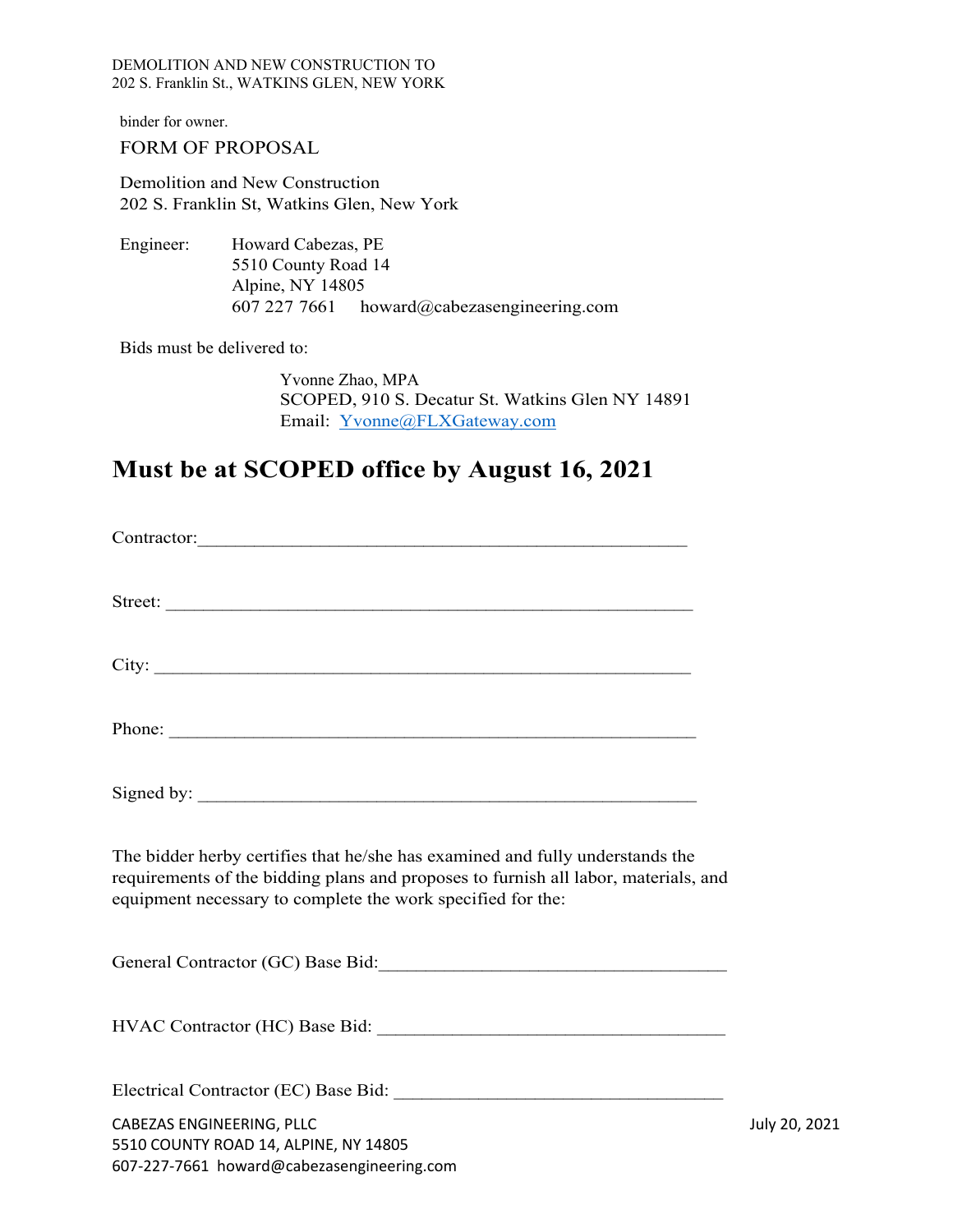# DEMOLITION AND NEW CONSTRUCTION TO 202 S. Franklin St., WATKINS GLEN, NEW YORK

Plumbing Contractor (PC) Base Bid:

Contingency for Base Bid: \$50,000

Total Base Bid:

The Owner reserves the right to reject any and all bids and does not have to accept the lowest bidder.

Addenda received:

General Requirements

SUMMARY OF WORK

Project identification: Demolition and New Construction 202 S. Franklin St, Watkins Glen, New York

Project summary:

This project provides for the existing structures on the property to be demolished and removed, including all associated components. Provide a new 2 story building with a restaurant on the first floor and 2 apartments on the second floor. Provide paving, brick and other site improvements as shown on the drawings.

# ALLOWANCES:

Include scheduled allowances in the project cost.

# PROCEDURES, CONTROLS, AND PAYMENTS

- a. Job Meetings: Preconstruction Meeting, and Bi-weekly or as requested by contractor.
- b. Schedule of Values: AIA Form G 703.
- c. Payment Requests: AIA Form G 702, 703: Payment Period: 30 days
- d. Change Procedures: AIA G 701; to be submitted and approved BEFORE construction work is done.
- e. Protection of Installed Work: Contractor to erect barricades to protect work.
- f. Waste Disposal: Contractor to provide dumpsters, and legally dispose waste off site. Maintain work areas in clean and orderly manner.
- g. Scheduling: Contractor to coordinate with owner regarding scheduling of work. Existing business to be in operation during construction and construction work cannot disrupt this.